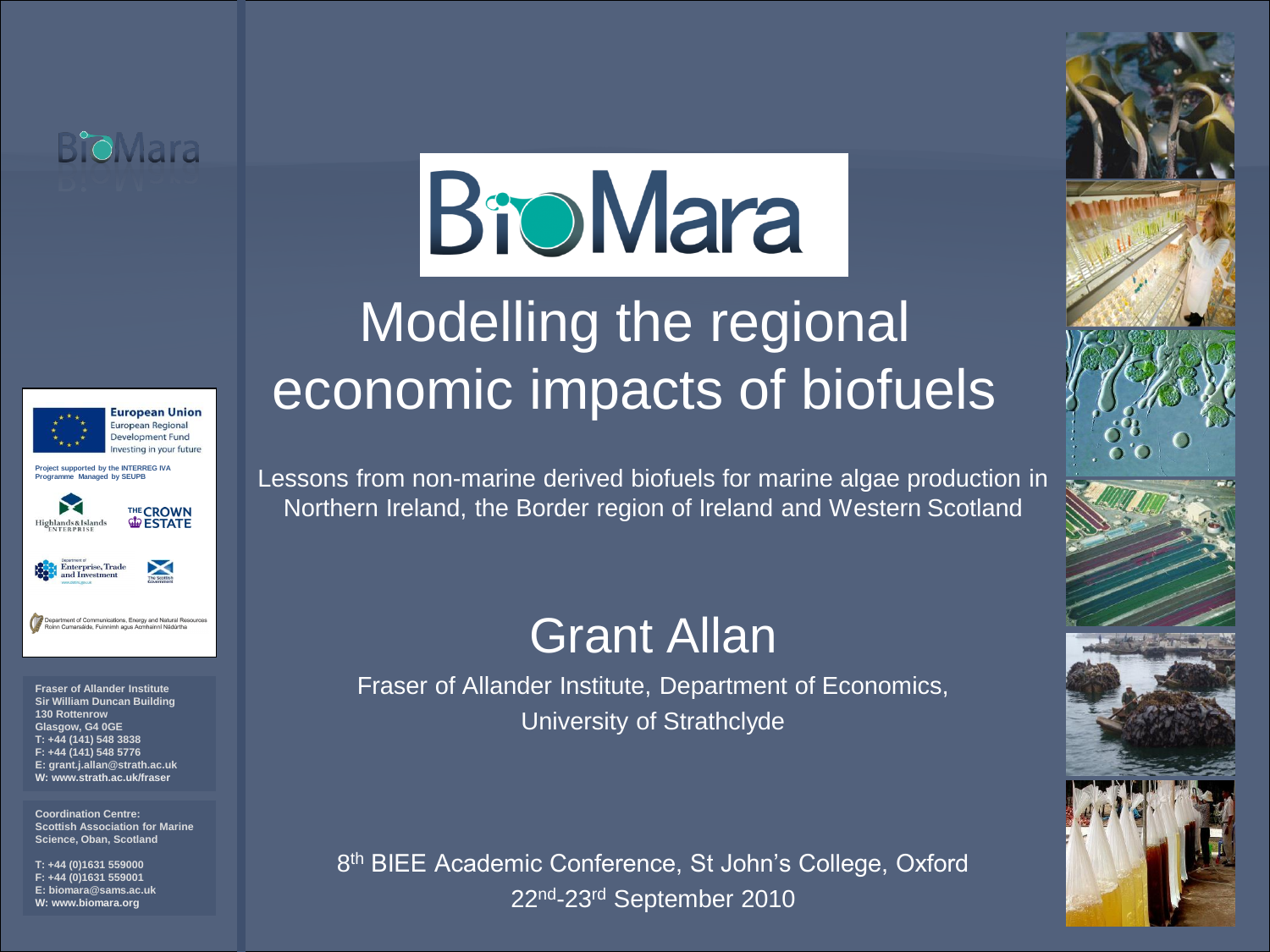# Recent increase in biofuels production (1)



*Figure 1: Fuel ethanol production in the US, 1980-2009 (millions of gallons p.a.)*

*Source: Renewable Fuels Association (2010)*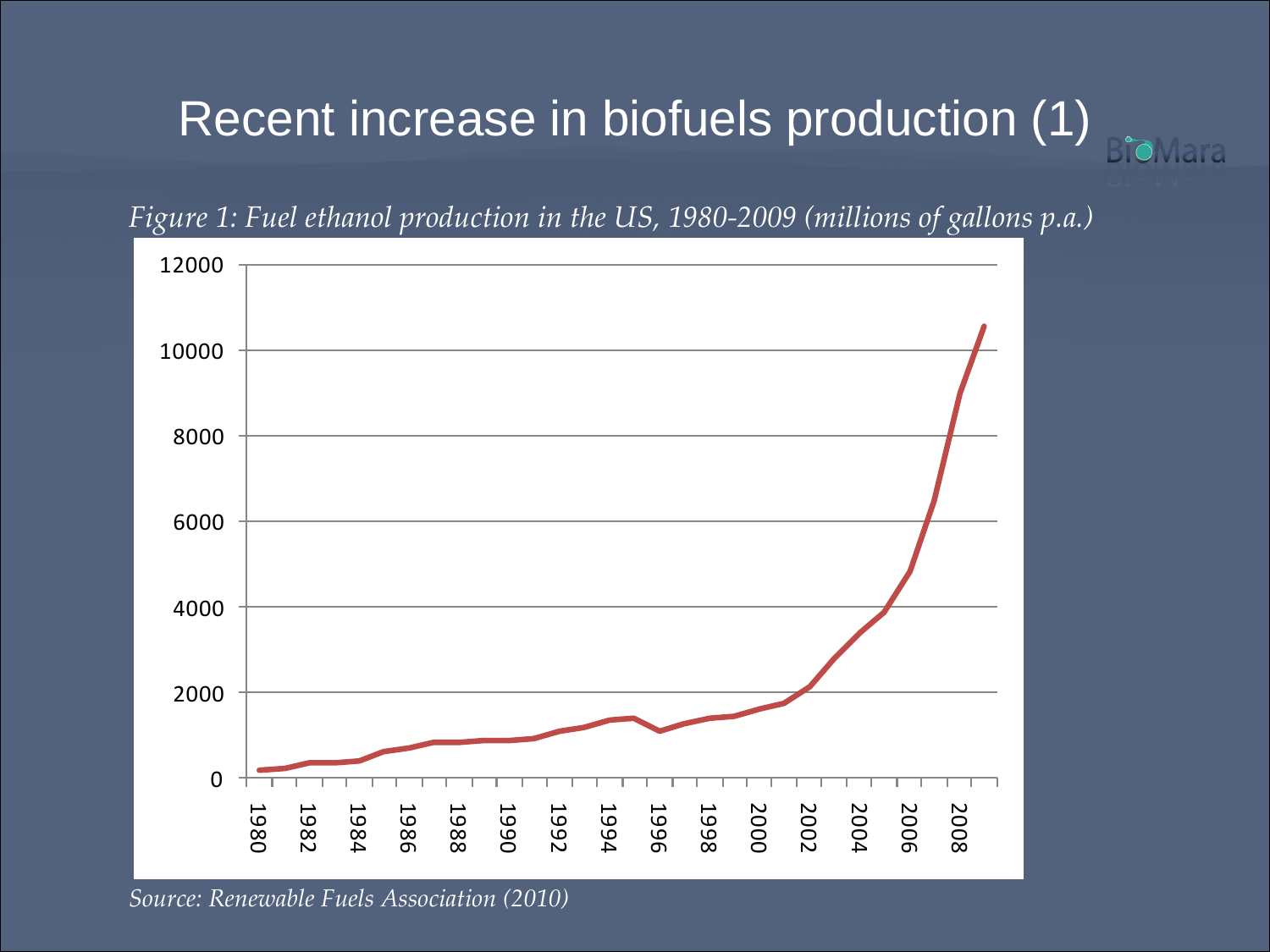# Recent increase in biofuels production (2)

**B**ioMara



#### *Figure 2: EU biodiesel production 2002 to 2009, 000 tonnes*

*Source: European Biodiesel Board (2010)*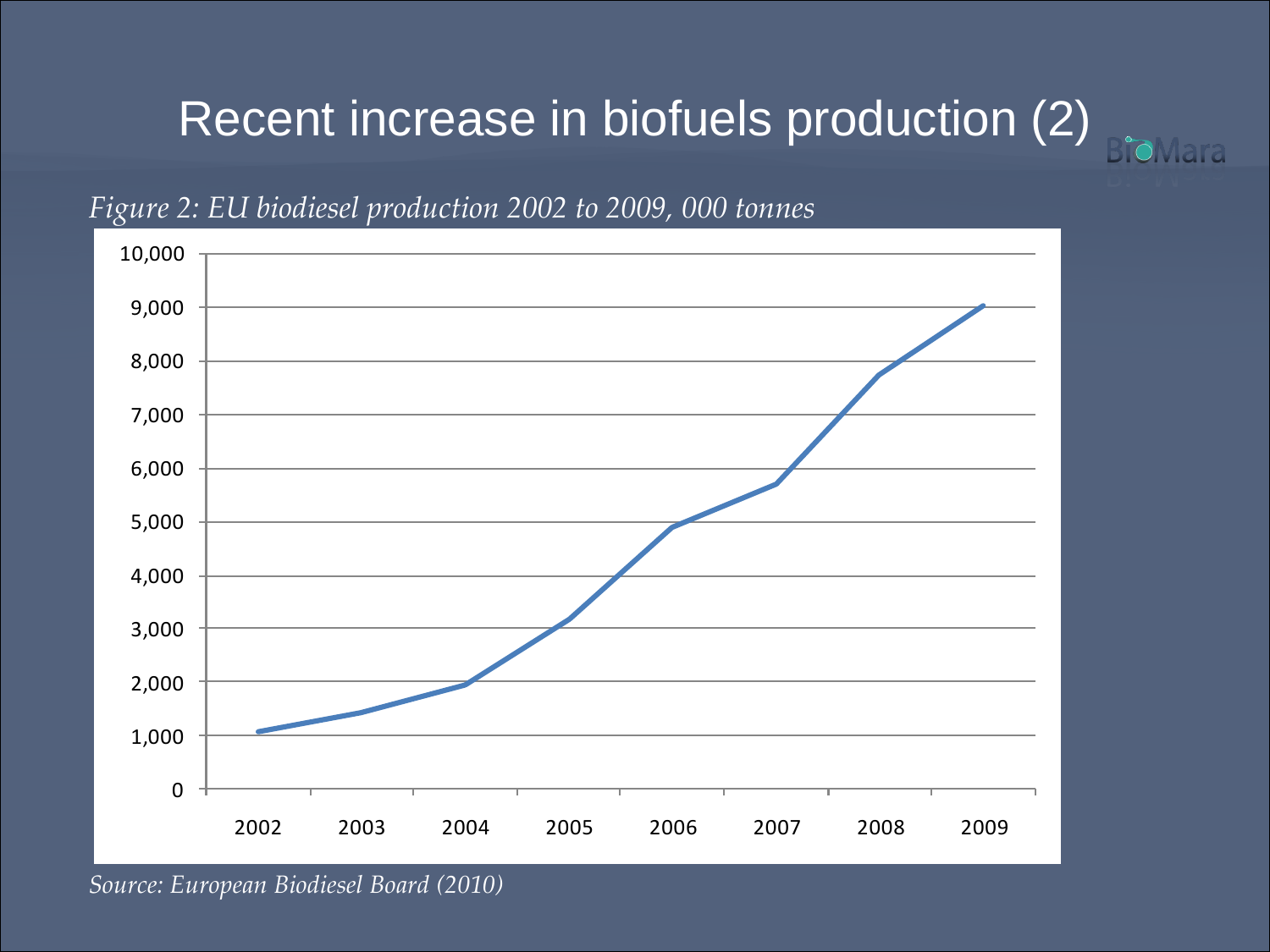# Regional dimension



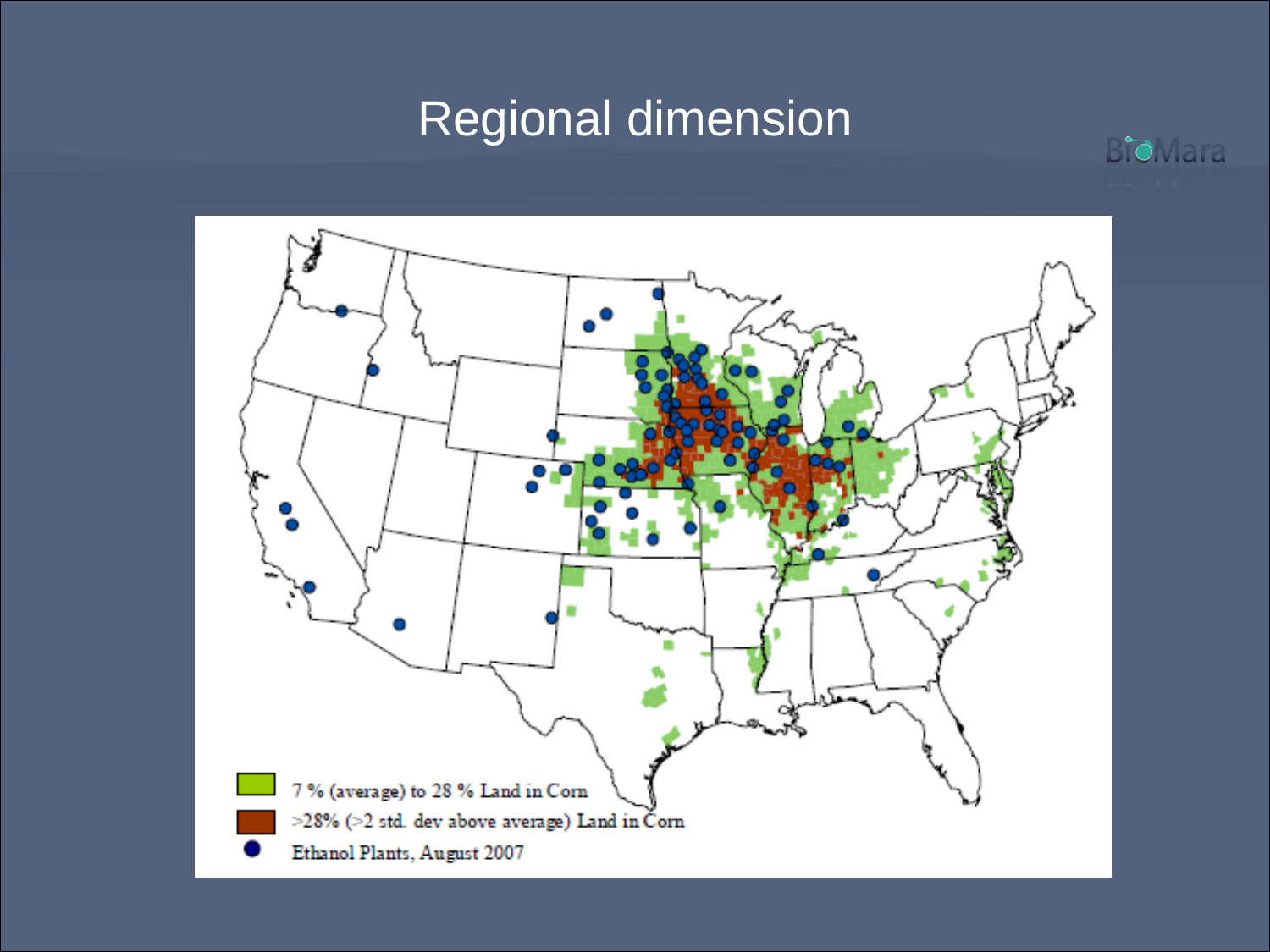# Why biofuels?



• Lower greenhouse gas emissions from transport

• Improve energy security by lowering imports/increasing diversity of fuel supply

• Improve rural development by supporting farm crop income

- "Triple-dividend" not apparent from evidence to date
	- Land use changes damaging greenhouse gas savings
	- Diverting food materials to energy feedstocks, pushing up food prices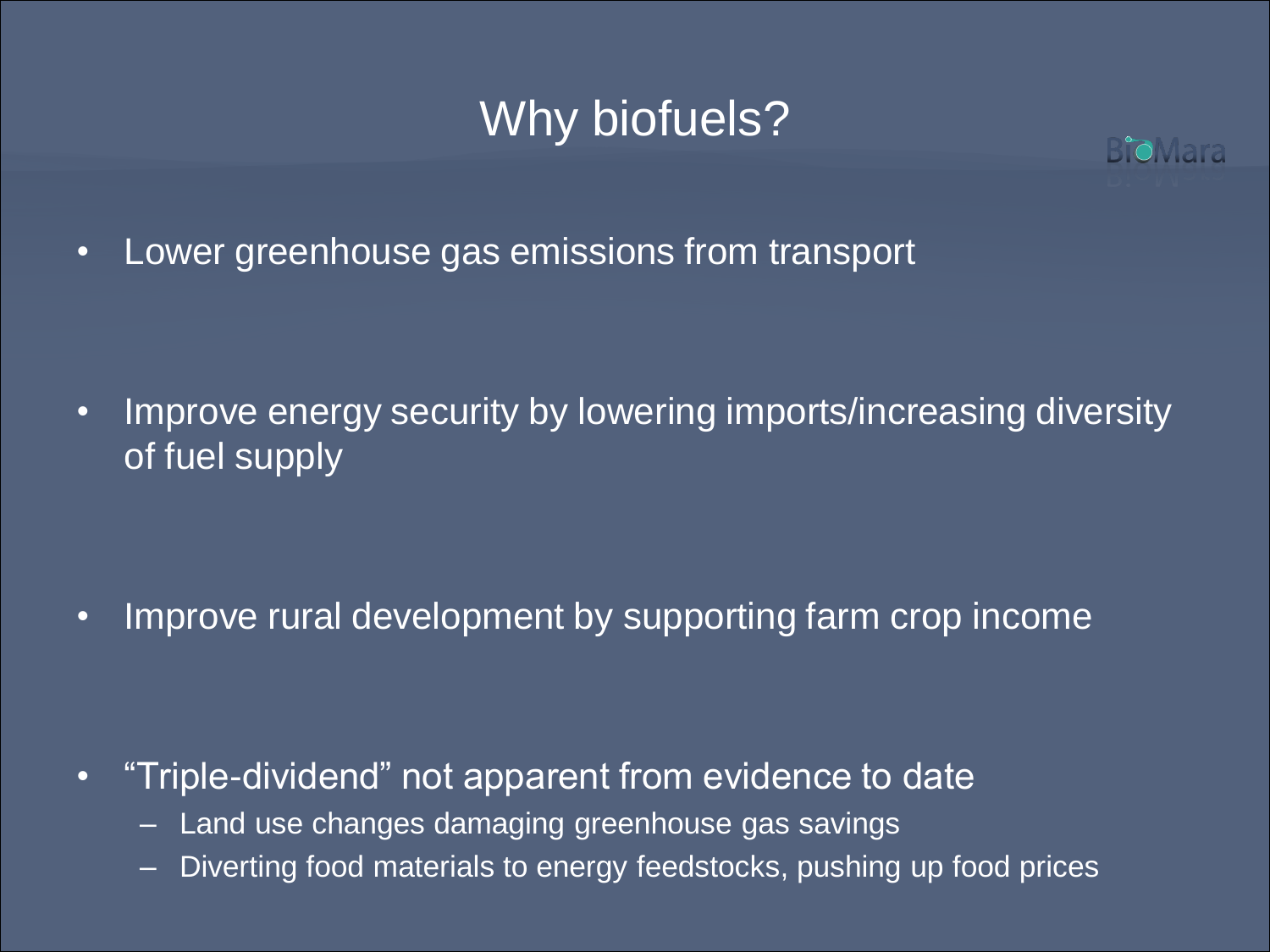### Biofuels in the UK



- UK biodiesel production in 2009, 1.5% of EU total
- Road Transport Fuel Obligation (RTFO) requires suppliers to produce certificates for annually increasing share of fuels supplied
	- 3.25% in 2009/10
- Assessment of first year of RTFO (2008/9) shows
	- 2.7% of UK fuels from biofuels
	- 5% of biofuels produced in the UK
		- 4% of UK oilseed rape crop, 8% of UK sugar beet crop
	- Imported biodiesel from the US, Germany, and bioethanol from Brazil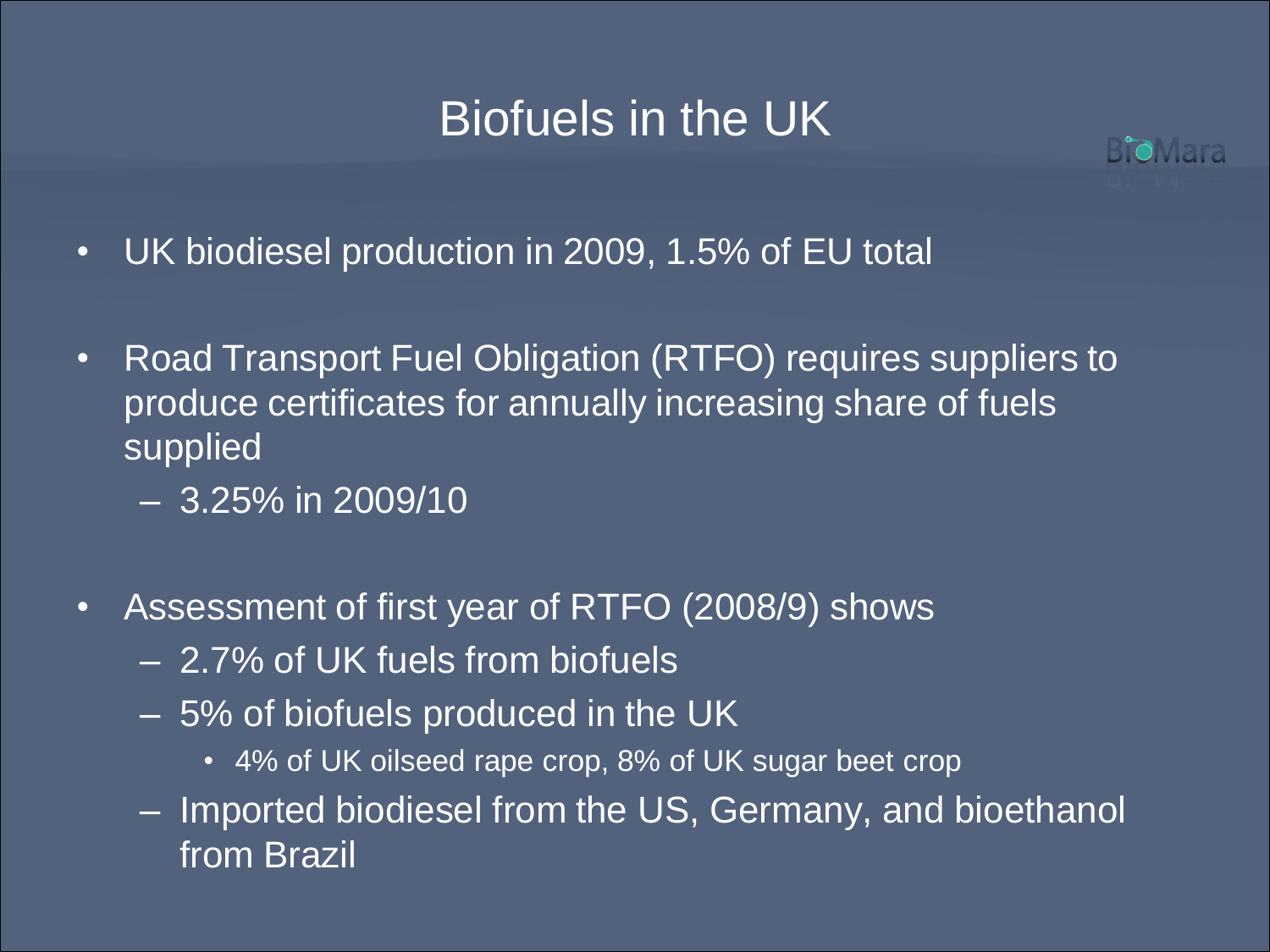

#### Outline of presentation

1. Fixed-price regional models and applications to biofuels

- Input-Output and Social Accounting Matrix approaches used
- 2. Computable General Equilibrium (CGE) models and applications to biofuels
- 3. Discussion of modelling approaches
- 4. Future research plans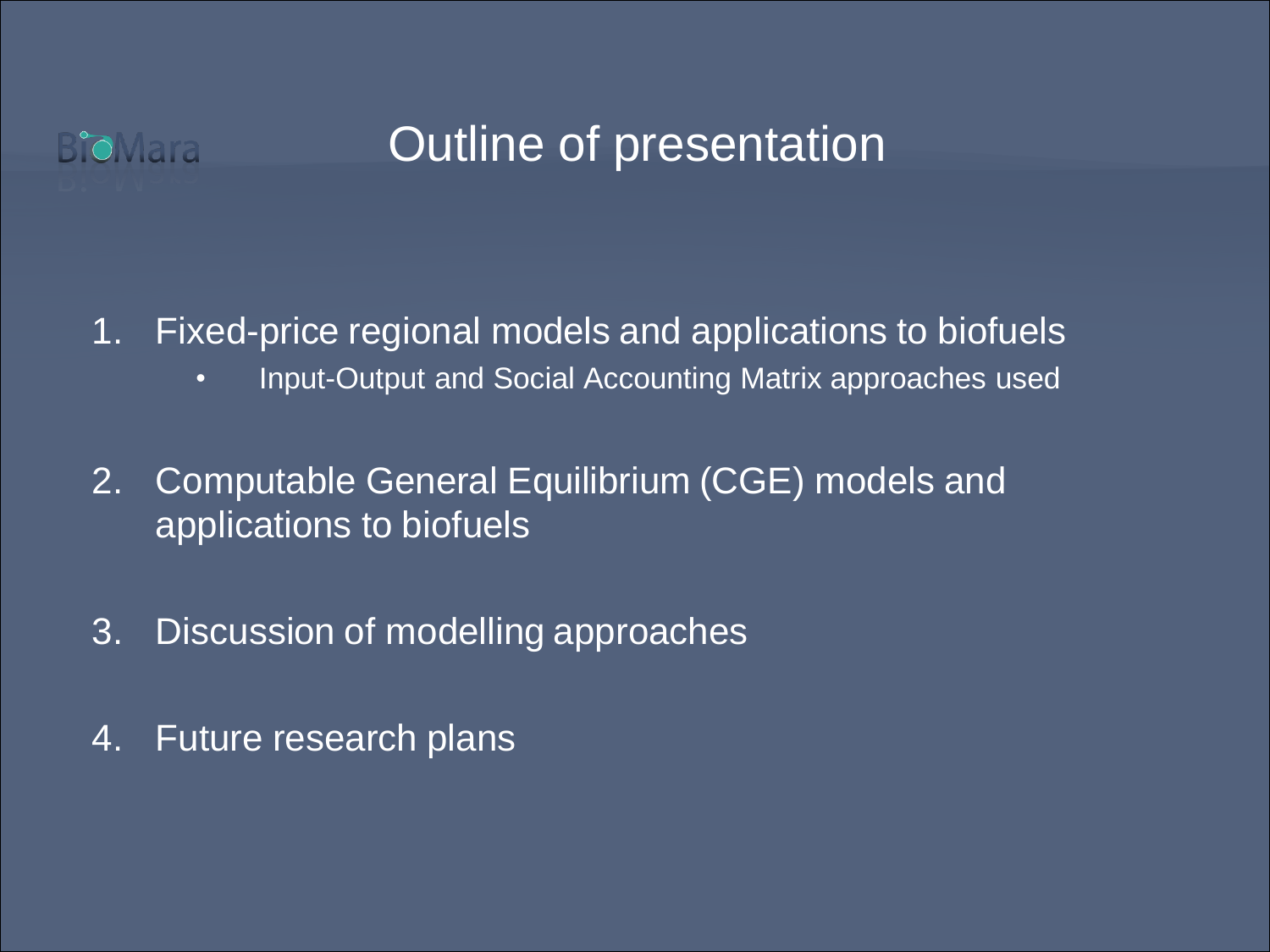#### 1. Single-region IO modelling **BioMara**

Exogenous demands "drive" regional output through Leontief inverse

$$
X = (I - A)^{-1}Y \longrightarrow \Delta X = (I - A)^{-1}\Delta Y
$$
  

$$
a_{ij} = x_{ij}/X_j
$$

where

Sectoral "Multipliers" show impact of £unit of final demand for sectors output on region

Where facility is not already represented in the economy, need to create a new sector, which sees the new (exogenous) final demand

Research then focuses on linkages between biofuels industry and regional economy

• Technology choice may drive regional inputs, and so, regional impacts.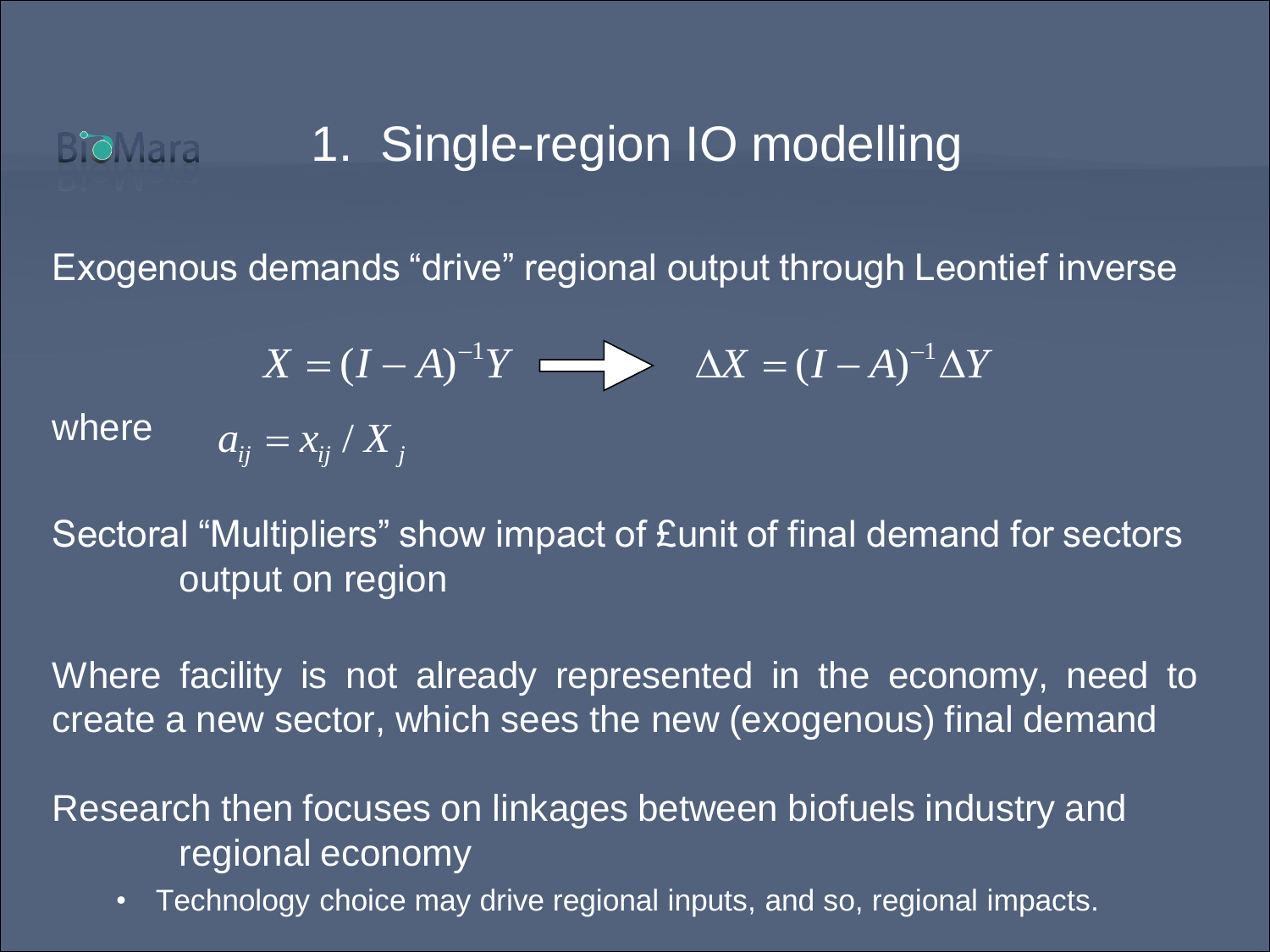### Introducing a new sector in IO

BioMara



|                                       |       |       |      |       |              |              | Agricultume di Quirend Gast extracteur di Referention di Medi Dervich supervicteur de S | JELS                             |                    | Total interpretientedemedicFificialdemand |               | Gross output |
|---------------------------------------|-------|-------|------|-------|--------------|--------------|-----------------------------------------------------------------------------------------|----------------------------------|--------------------|-------------------------------------------|---------------|--------------|
| <b>Agrificulture</b>                  | 271   | 271   |      |       | $\mathbf{0}$ | 630          | 6399                                                                                    | $a_{16}X$                        | 199                | 1101+a26X6                                | 1,5971597     | 2,699        |
| Oil and data systemation              |       |       | 76   | 76    | 820          | 800          | 5040                                                                                    | $a_{26}X_6$                      | 30                 | 143,4434686                               | $1,251$ 1,251 | 2,683        |
| <b>Refired</b> optedrol               | 32    | 32    | 4    | 14    | 57           | 256          | 2708                                                                                    | $a_{36}X_6$                      | 428                | 8088086X6                                 | 1,2001 200    | 2,008        |
| Nonsservice                           | 239   | 239   | 526  | 526   | 62           | 9182         | 9,18624                                                                                 | $a_{46}X_6$                      | 3.534              | 135335436 X6                              | 35,9625962    | 49,505       |
| <b>Services</b>                       | 398   | 398   | 753  | 753   | 98           | 4898         | 4,28524                                                                                 | a <sub>56</sub>                  | 8,244              | 343463466X6                               | 79,7159 715   | 114,0631     |
| <b>BIOFUELS</b>                       |       |       |      |       |              |              |                                                                                         | $a_{66}X_6$                      |                    | $a_{66}X_6$                               |               |              |
| Total intermediate purchases          | 941   |       | 1369 |       | ∤।038∣       | 15447        | 32435                                                                                   |                                  |                    | 51230ll                                   | 119726        |              |
| Imports to RUK                        |       | 519   |      | 463   |              | 642          | 8,882                                                                                   |                                  | 0.745              | 21.250                                    | 15.775        | 37,025       |
| Imports of ROW                        | 519   | 234   | 463  | 165   | 642          | 8849         | 4,700745                                                                                | $a_{\rm ruk}x_{\rm e}$           | ,4,977             | 10, 125250                                | 8,5755 775    | 18,701       |
| Metotaxtes RON/product and productio- | 234   | 65    | 165  | 11    | 49           | 4784         | 84927                                                                                   | $a_{\text{row}}X_6$              | <sub>6</sub> 3,638 | 4,510125                                  | 8.1428575     | 12,653       |
| Compressation dotemployeestid         | $-65$ | 399   | 11   | 614   | 84           | 1870         | 11,96678                                                                                | a. $\rangle$                     | 0,088              | 53.244511                                 | 8142          | 53,244       |
| <b>COOPS</b> repeating republics      | 399   | 671   | 614  | 62    | 176          | 11968        | 7,40668                                                                                 | $a_{\rm con}$                    | 2,178              | 30,596244                                 |               | 30,596       |
| <b>Todal primary</b> inputes          | 671   | 1,758 | 62   | 1,314 | 18           | $\sqrt{366}$ | 34,2588                                                                                 | $a_{\text{ov}}$ <sub>a</sub> $X$ | $\sqrt{1,626}$     | 119,726596                                | 32,492        | 152,219      |
| Total primary inputs                  | 1758  |       | 1314 |       | 970          | 34058        | 81626                                                                                   |                                  |                    | 1197261                                   | 32492         |              |
| Total gross inputs                    |       | 2,699 |      | 2,683 |              | 2,008        | 49,505                                                                                  |                                  | 4,061              | 170.957                                   | 152,219       | 323,175      |
| Total gross inputs                    | 2699  |       | 2683 |       | 2008         | 49505        | 114061                                                                                  |                                  |                    | 170957                                    | 152,219       |              |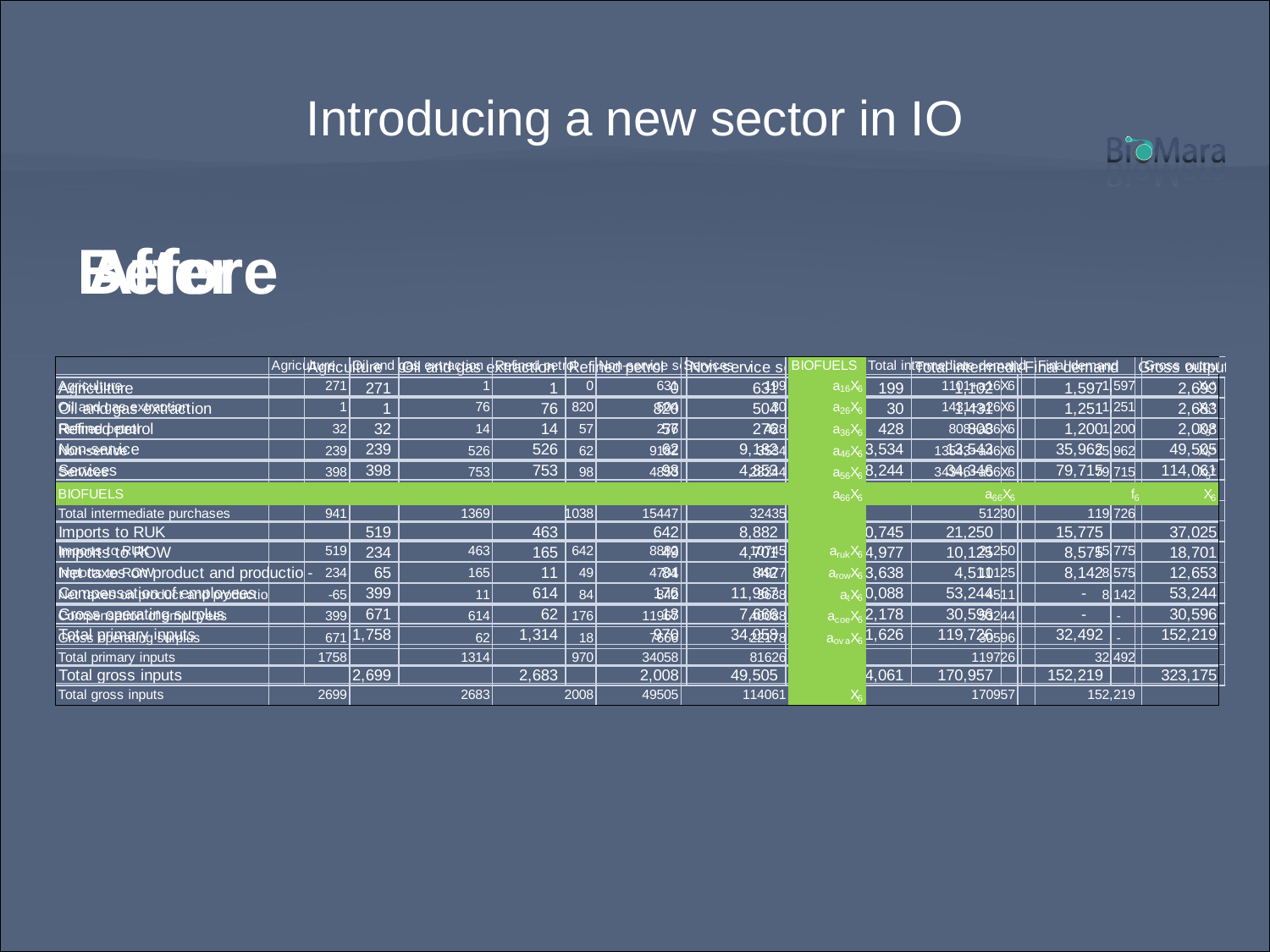### **Brow Assumptions of demand-driven IO modelling**

- Fixed coefficient production technology with constant returns to scale
- Fixed coefficients in consumption (when consumption endogenous)
- No supply constraints (for endogenous sectors)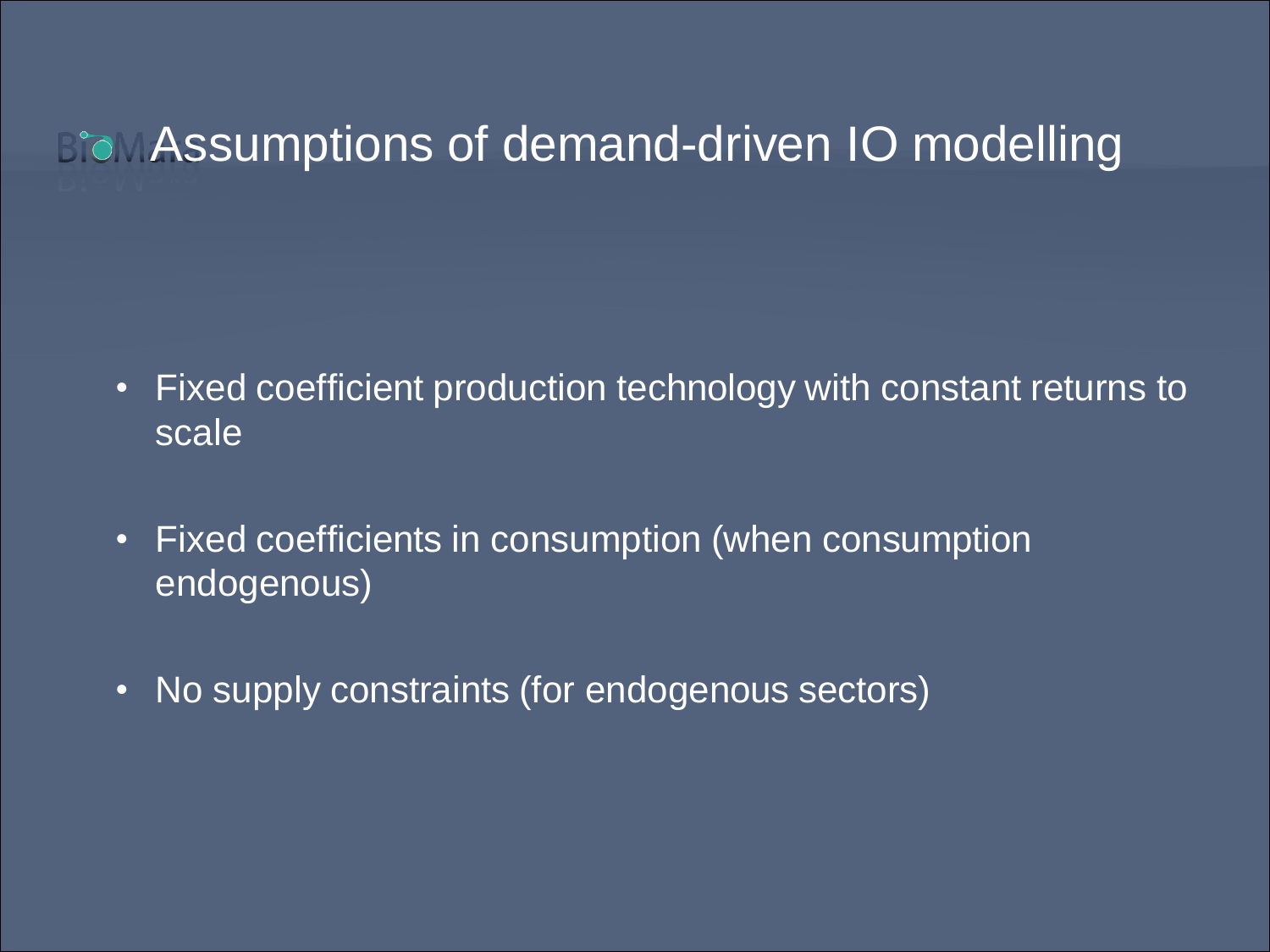# Necessary "ad-hoc" adjustments?

• "World is not as simple as demand-driven, fixed-proportions

 $inn<sub>1</sub>$  output model", Low and Isserman (2000)

|                                    |             |                                       |      | $Set = zero$           |        |                              |                                        |         |                    |
|------------------------------------|-------------|---------------------------------------|------|------------------------|--------|------------------------------|----------------------------------------|---------|--------------------|
|                                    | Agriculture | Oil and gas extraction Refined petrol |      | Non-service s Services |        |                              | Total intermediate demand Final demand |         | Gross output       |
| Agriculture                        | 271         |                                       | 0    | 631                    | 1991   |                              | $1101 + a16X6$                         | 1,597   | $X_1$ *            |
| Oil and gas extraction             |             | 76                                    | 820  | 504                    | 30     | $a_{26}X_6$                  | 1431+a26X6                             | 1,251   | $X_2^*$            |
| Refined petrol                     | 32          | 14                                    | 57   | 276                    | 428    | $a_{36}X_6$                  | $808 + a36X6$                          | 1,200   | $X_3$ <sup>*</sup> |
| Non-service                        | 239         | 526                                   | 62   | 9182                   | 3534   | $a_{46}X_6$                  | 13543+a46X6                            | 35,962  | $X_4{}^\star$      |
| Services                           | 398         | 753                                   | 98   | 4853                   | 28244  | $a_{56}X_6$                  | 34346+a56X6                            | 79,715  | $X_5$ *            |
| <b>BIOFUELS</b>                    |             |                                       |      |                        |        | $a_{66}X_6$                  | $a_{66}X_6$                            |         |                    |
| Total intermediate purchases       | 941         | 1369                                  | 1038 | 15447                  | 32435  |                              | 51230                                  | 119,726 |                    |
|                                    |             |                                       |      |                        |        |                              |                                        |         |                    |
| Imports to RUK                     | 519         | 463                                   | 642  | 8882                   | 10745  | $a_{\rm ruk}$ X              | 21250                                  | 15,775  |                    |
| Imports to ROW                     | 234         | 165                                   | 49   | 4701                   | 4977   | $a_{\text{row}}$ $X$         | 10125                                  | 8,575   |                    |
| Net taxes on product and productio | $-65$       | 11                                    | 84   | 842                    | 3638   | $a_{i}$                      | 4511                                   | 8,142   |                    |
| Compensation of employees          | 399         | 614                                   | 176  | 11967                  | 40088  | $a_{\rm coe}$                | 53244                                  | ı       |                    |
| Gross operating surplus            | 671         | 62                                    | 18   | 7666                   | 22178  | $a_{\text{ov}}aX_{\text{e}}$ | 30596                                  | ı       |                    |
| Total primary inputs               | 1758        | 1314                                  | 970  | 34058                  | 81626  |                              | 119726                                 | 32,492  |                    |
| Total gross inputs                 | 2699        | 2683                                  | 2008 | 49505                  | 114061 |                              | 170957                                 | 152,219 |                    |

Set = zero

**B'oMara** 

To prevent new "Biofuels" sector increasing output of Oil and Gas Extraction sector...

Kulisic *et al* (2007))

– or not change at all from existing output (e.g. Swenson (2006) or Low and Isserman (2009)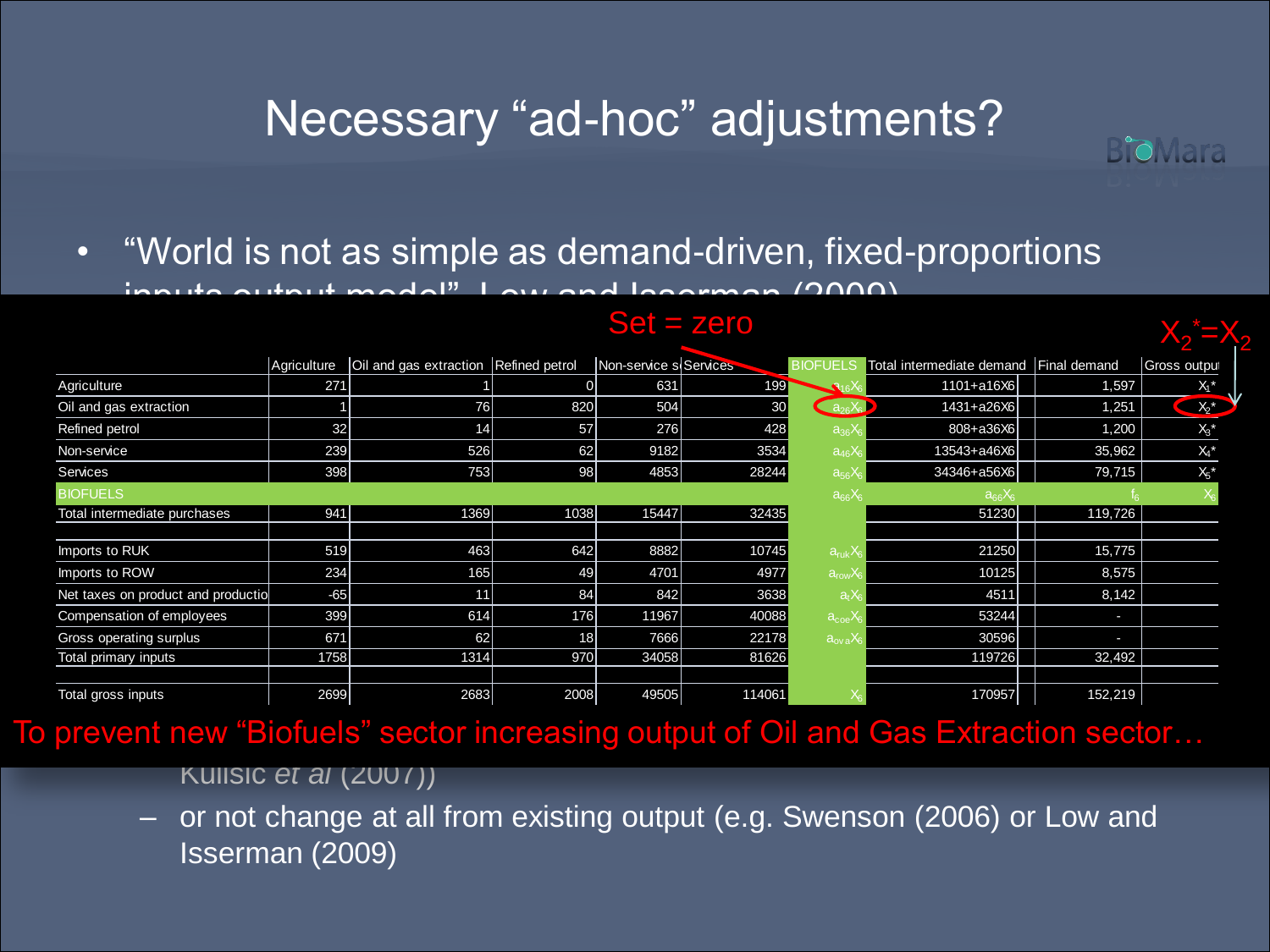### Alternative approaches?

**B'oMara** 

• Steinback (2004) shows how sectoral output can be used as a constraint, with final demand (e.g. exports) adjusting

$$
\begin{bmatrix} (1 - a_{11}) & -a_{21} & 0 \ -a_{21} & (1 - a_{22}) & 0 \ -a_{31} & -a_{21} & -1 \end{bmatrix} \begin{bmatrix} X_1 \ X_2 \ F_3 \end{bmatrix} = \begin{bmatrix} \tilde{F}_1 + a_{13} \tilde{X}_3 \ \tilde{F}_2 + a_{23} \tilde{X}_3 \ (1 - a_{13}) \tilde{X}_3 \end{bmatrix}
$$

- *"many analysts believe that the assumption of excess capacity an unused resources is unrealistic when applied to the agricultural sector of many regions" (Thorbecke, 1998)*
	- SAM multipliers can be "constrained" to sectoral limits– which need not be current output
- Fixed price multipliers "represent the upper bound estimate"
	- true value (where one sector is supply constrained at any point) lies between zero and fixed price multiplier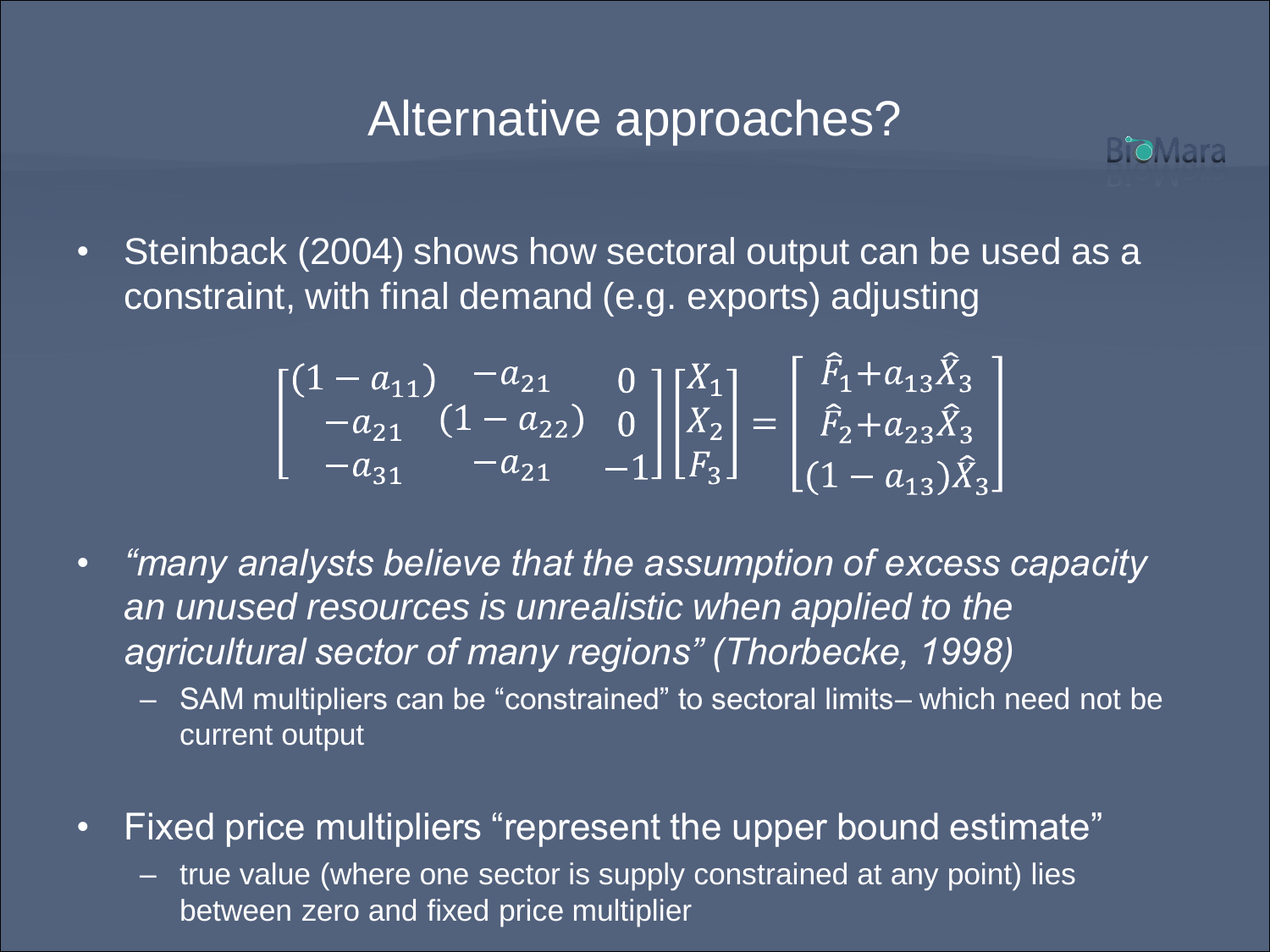# 2. Computable General Equilibrium modelling

- Empirical economic models, of which IO is a special case
- Set of equations describe production, consumption and trade
- Benchmark database for regional economy is a Social Accounting Matrix describing production, consumption and income flows in the target economy for the base year in question
- Can be used for comparative static analysis or dynamic
- Solve for equilibrium for a given set of prices/quantities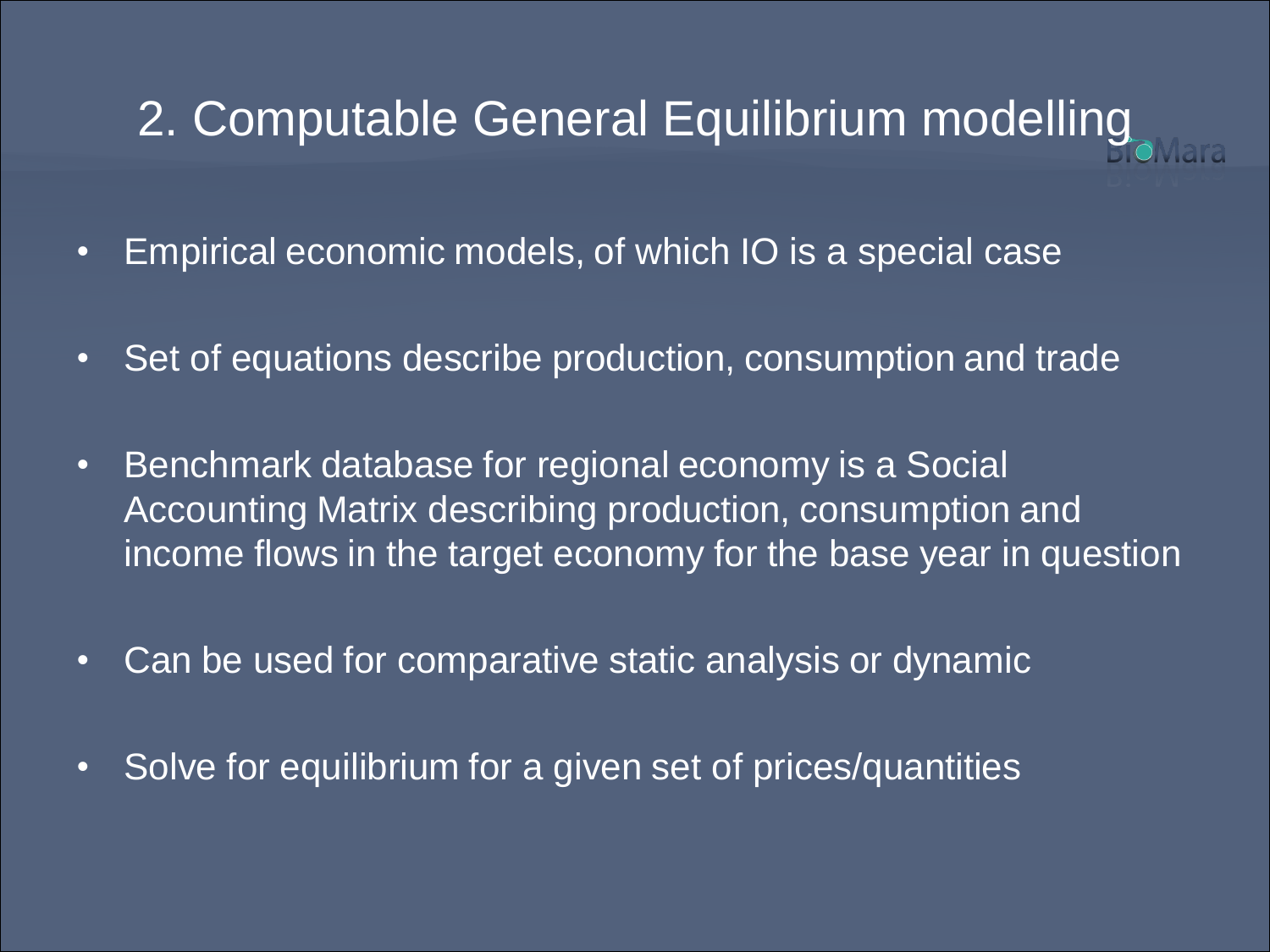**BioMara** 

### Why might CGE models be useful?

- No fixed coefficient production assumptions and so input substitution possible
	- Inputs used respond to relative price differentials
- Can incorporate supply constraints, for example, in labour and capital market, where demand could bid up prices and wages
	- Labour and capital factors of supply can adjustment over time in response to price differences
- Other factors of production can be consistently incorporated, e.g. suitable land.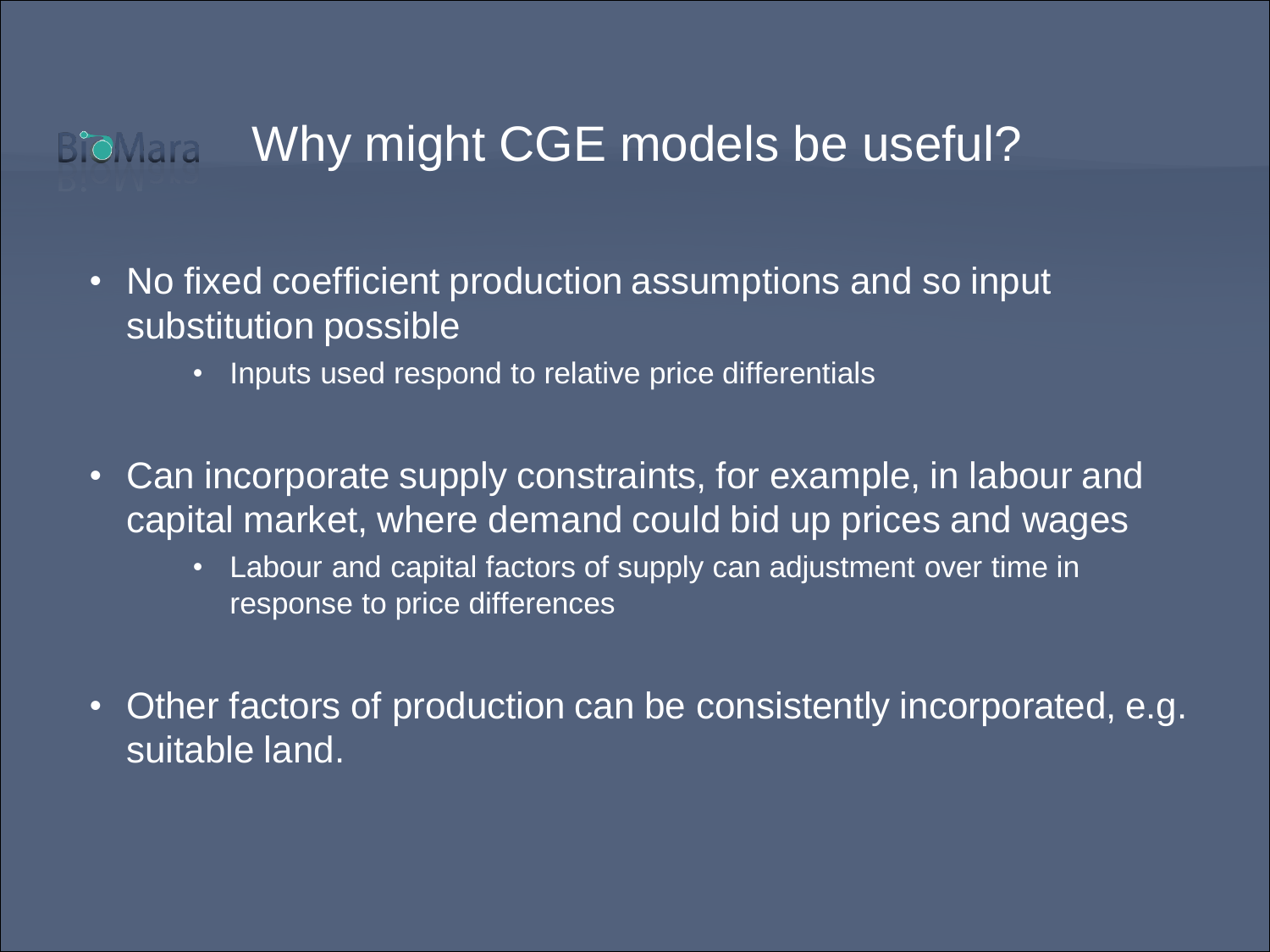#### Important because…



- Land can be modelled in a consistent way
	- e.g. homogenous land, but fixed in supply (e.g. Dixon *et al* (2007), Kretschmer *et al* (2008)) or modelled with consistent elasticity of transformation (CET) where land can be transformed to alternative uses at a cost…
- Land use changes can be incorporated
	- "direct and indirect land use change is the most significant factor for the overall GHG balance and thus the environmental impact of biofuels"
- By-products and biofuel trade can be systematically modelled
- *"World is not as simple as demand-driven, fixed-proportions inputs output model", Low and Isserman (2009)*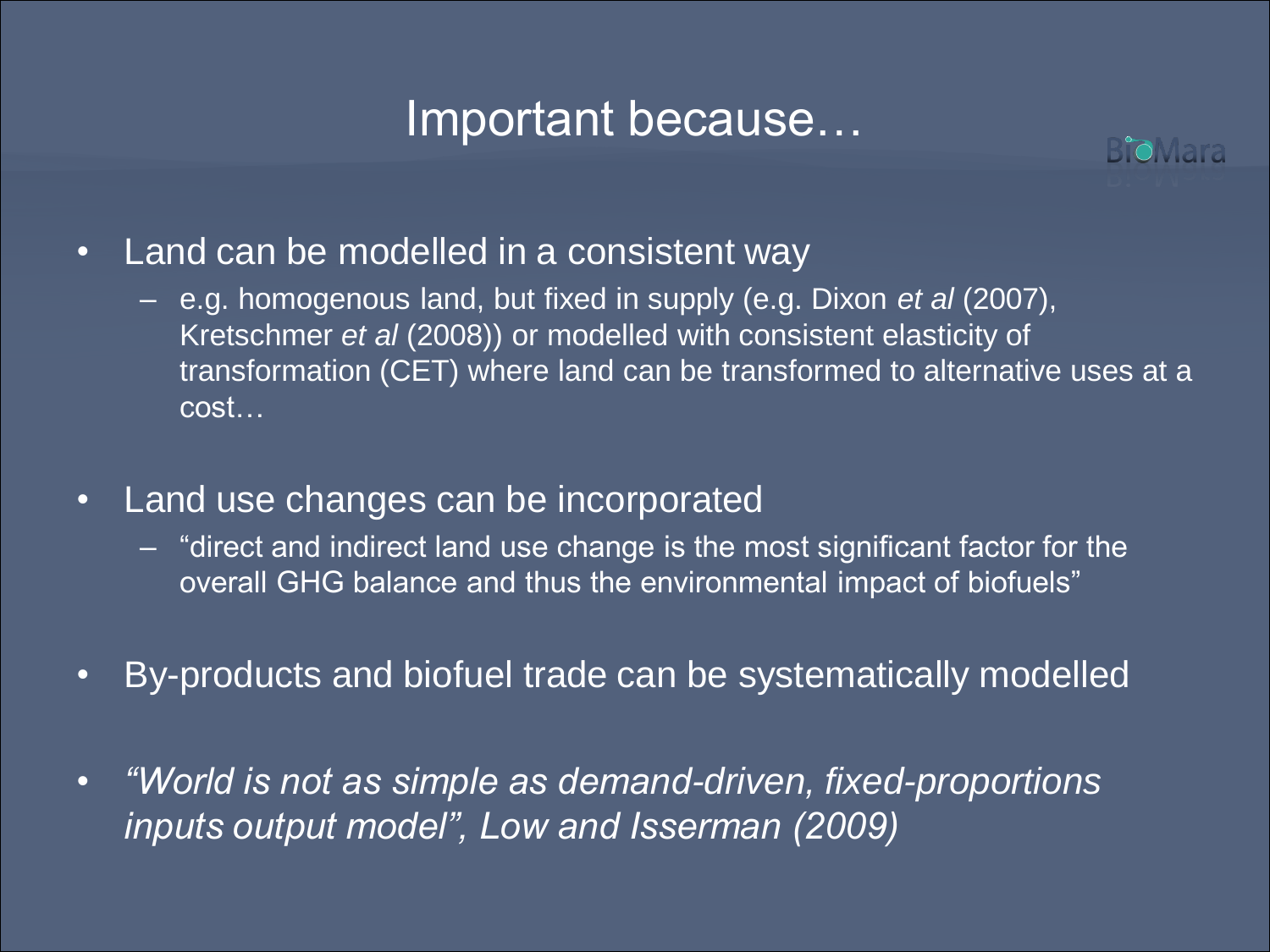#### Biofuels treatment in CGE modelling to date (Kretschmer and Peterson, 2010) **B'oMara**

#### • "Implicit approach"

- Assume that cost reduction for technology is made and that alternative is displaced, e.g. oil inputs are displaced by 25% biofuels (Dixon et al, 2007)
- But too simplistic to assume cost developments are made?

#### • "Latent technologies"

- Technologies not available in the base year, but which become "active" at specific prices
- Dynamics and substitutability are imposed, but are they known with certainty for developing technologies?

#### • "Disaggregating the SAM"

- Identify the sectors for biofuels and model these directly
- "most promising future approach… which should become more feasible as more extensive and reliable data on the growing biofuels sector become available" (K+P, 2010).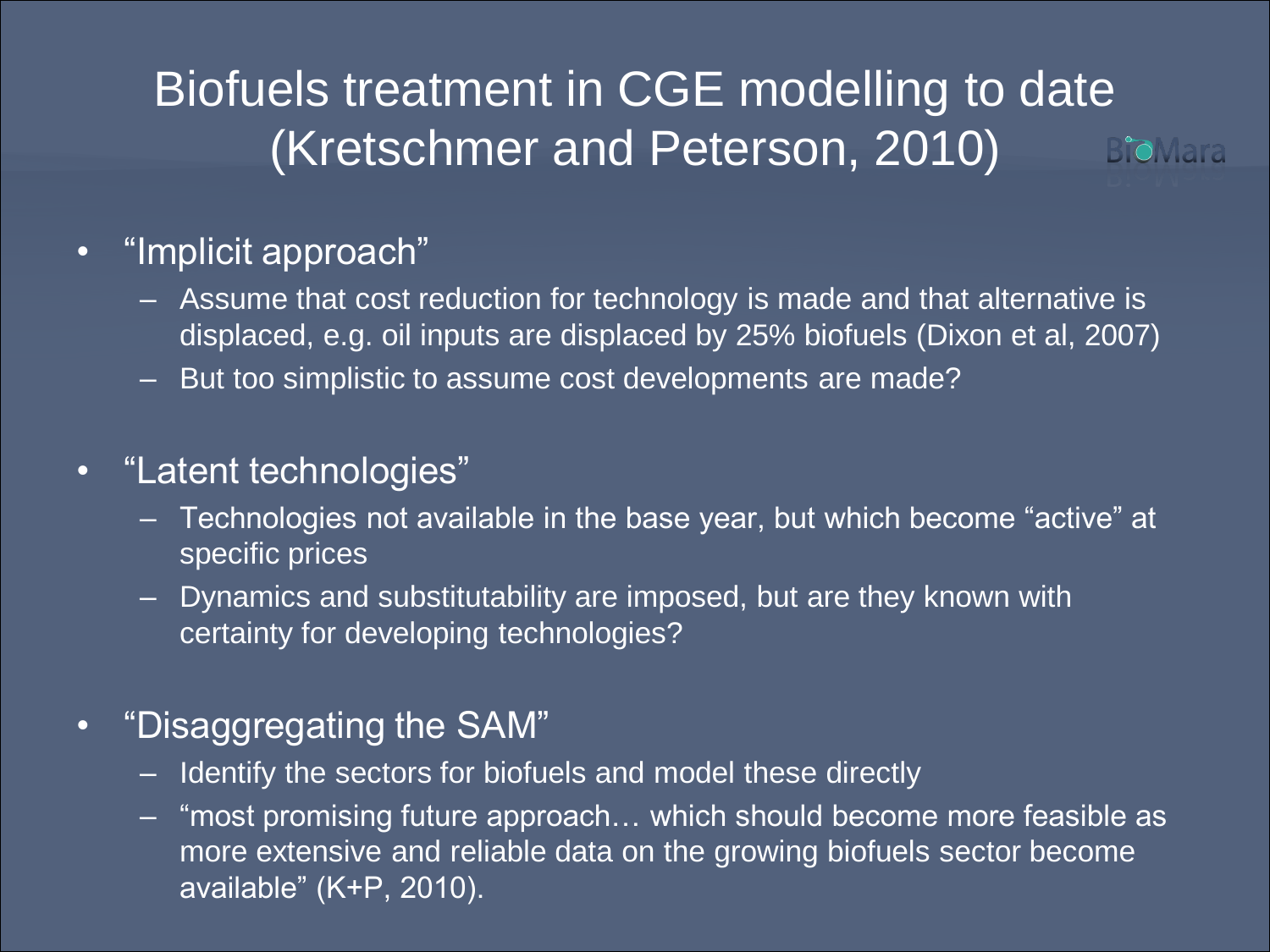### **Biomedia** 3. Assessment of alternative approaches

| <b>IO/SAM</b>                         | <b>CGE</b>                                                                |
|---------------------------------------|---------------------------------------------------------------------------|
| <b>Fixed coefficients</b>             | Hierarchical production functions<br>allowing substitution between inputs |
| No price effects                      | Full response price effects                                               |
| <b>Quantities adjust</b>              | Prices and quantities adjust                                              |
| No supply constraints (demand driven) | Demand and supply interact                                                |

*Adapted from West (1995), "Comparison of Input-Output, Input-Output Econometric and Computable General Equilibrium Impact models at the regional level", Economic Systems Research, Vol. 7, No. 2, p. 209-227*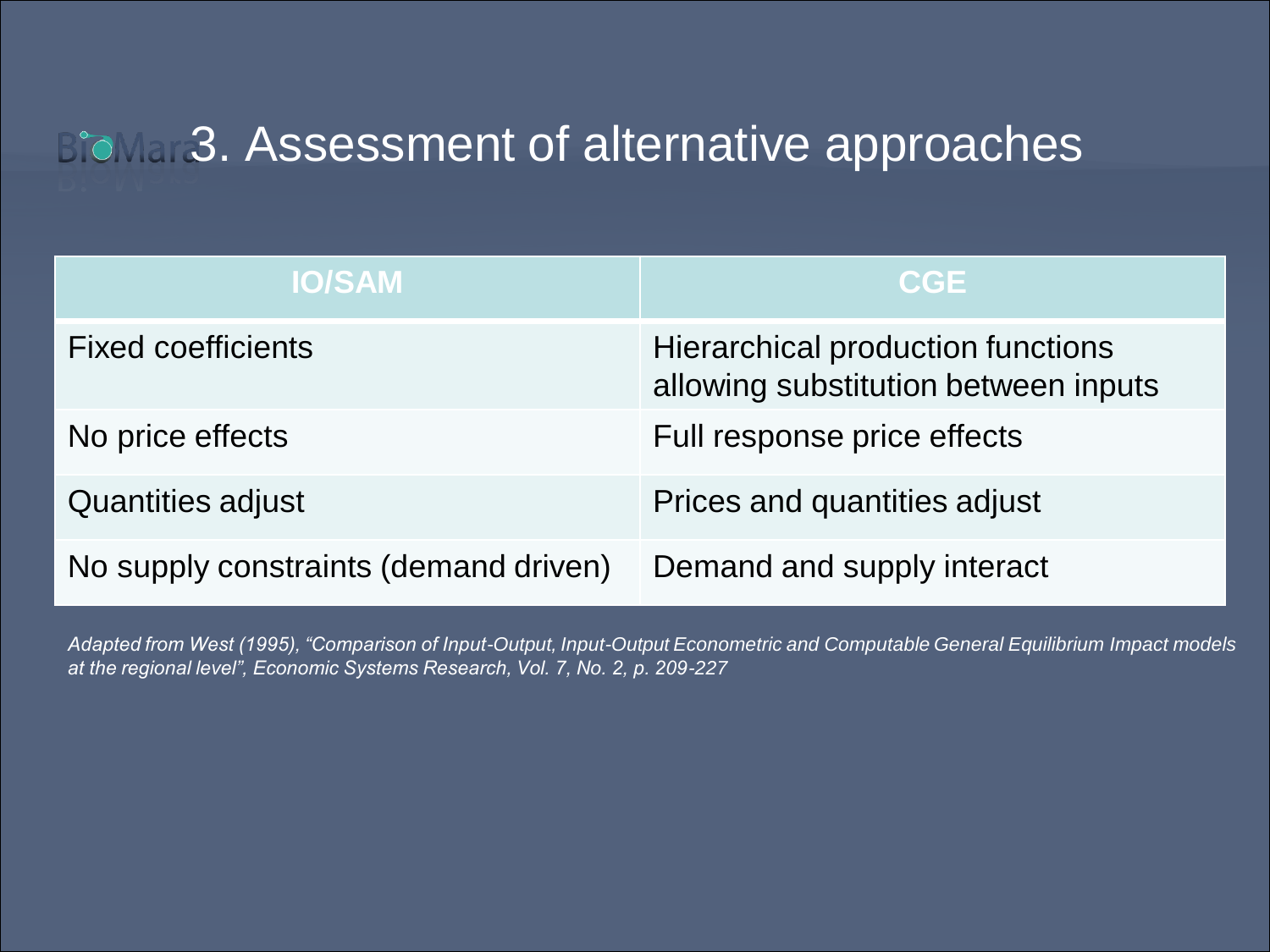#### Some conclusions



- Demand for regional impacts of biofuels to be estimated
- Modelling can be vital and shed light on nature of economyenvironmental trade offs
- Models must be appropriate for purpose
- Suggests that (unconstrained) IO models have limited scope to cover the specific issues important for the regional economic (and environmental, including land use) impact of biofuels production.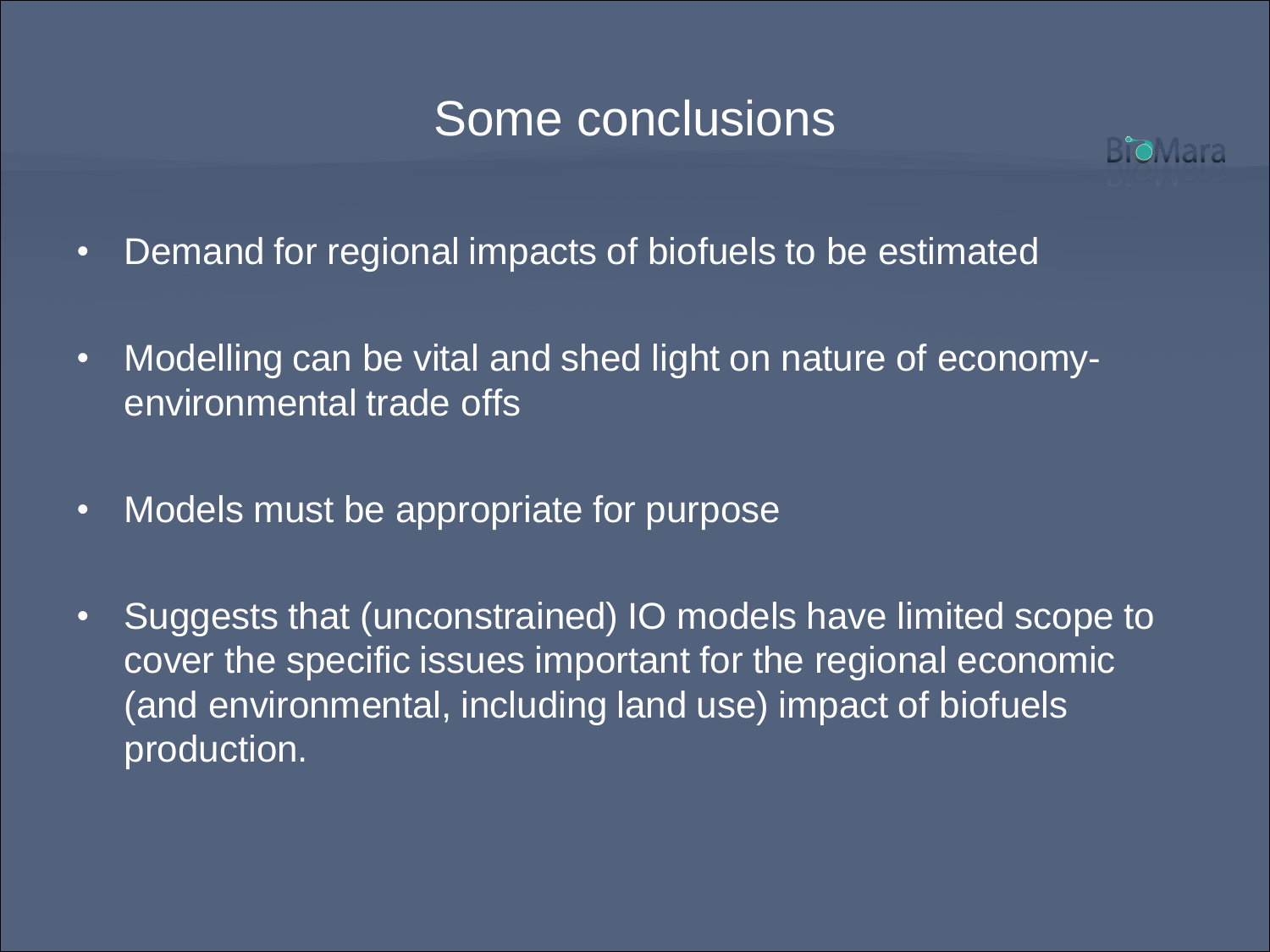#### Are conclusions valid for biofuels from marine algae? **B'oMara**

|                                                                                                                  | <b>Ethanol/biodiesel</b>                                                                              | <b>Marine algae</b>                                                |
|------------------------------------------------------------------------------------------------------------------|-------------------------------------------------------------------------------------------------------|--------------------------------------------------------------------|
| <b>Factors of production</b>                                                                                     | Corn/Sugar cane/Sugar<br>beet/Oilseed rape/ Vegetable<br>oil + other inputs (e.g. gas,<br>water, etc) | Algae, carbon dioxide, water,                                      |
| Constraint on growth                                                                                             | Availability of appropriate land                                                                      | Suitable growing conditions<br>(ocean or lab)                      |
| Competition for factors of<br>production                                                                         | Food stocks/other land uses                                                                           | Other ocean users                                                  |
| % of US cropland required to<br>produce 50% of US transport<br>fuel needs from biodiesel<br>(Yusuf Chisti, 2007) | $Corn = 846%$<br>Soybean = $326%$                                                                     | Microalgae = $1.1\% - 2.5\%$                                       |
| Cost of biodiesel<br>(Yusuf Chisti, 2007)                                                                        | 1 litre palm oil = $$0.52$                                                                            | 1 litre from microalgae<br>produced in photobioreactor =<br>\$2.80 |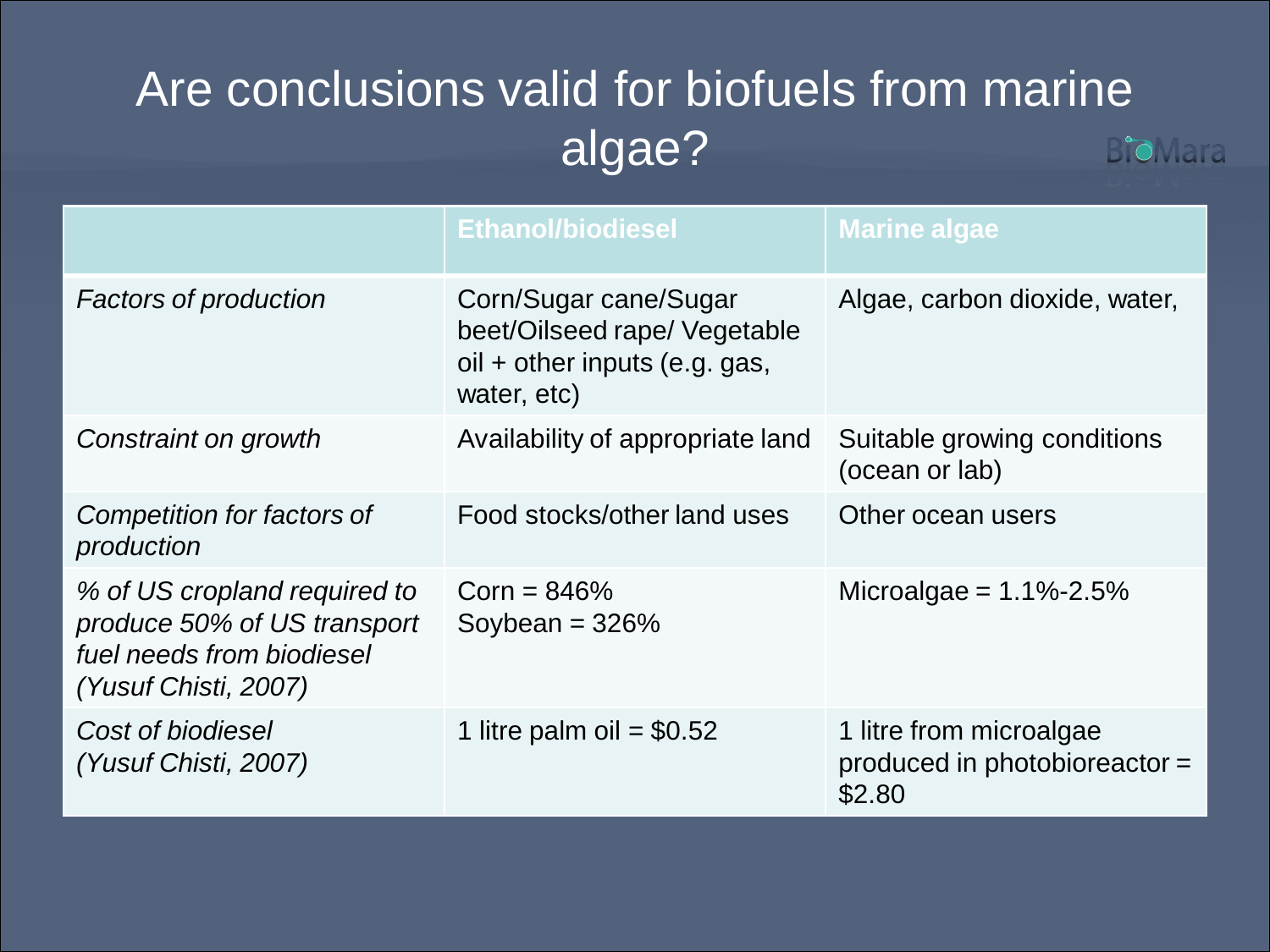# **4. Future research plans on regional modelling** of biofuels

- a) Multi-sectoral IO/SAM databases for Scotland and Northern Ireland
	- Identification of possible "marine biofuels sector" under three scenarios for the form of development
	- Model scenarios through case studies at local/regional levels
- b) Identification of regional supply-chain for biofuels from algae
- c) Modelling of economic impacts in multi-sector, multi-region CGE framework, with technology disaggregated SAMs

Project runs from October 2009 to September 2012